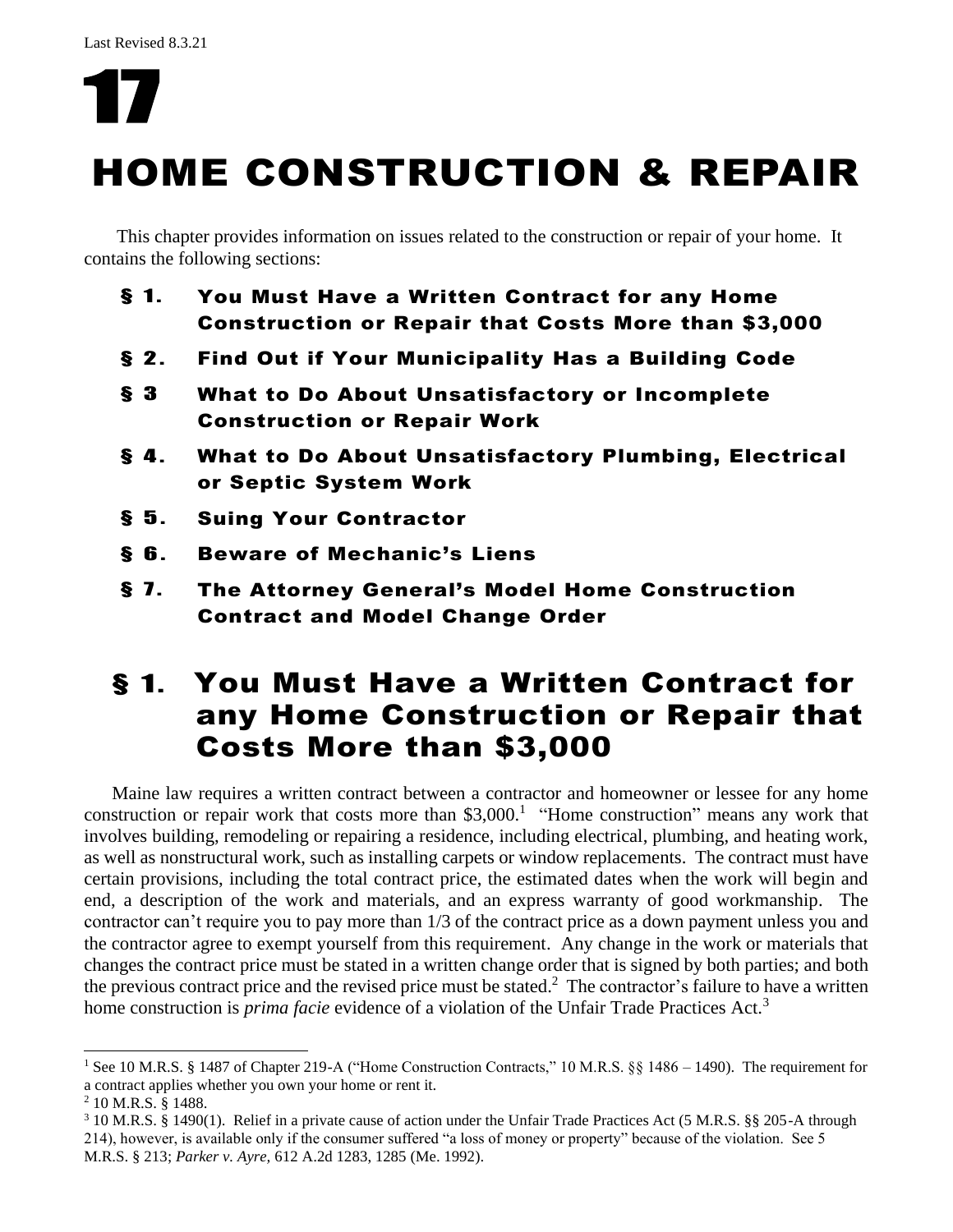You and your contractor can agree to exempt yourselves from any or all requirements of the Home Construction Contracts law, but only if the contractor has informed you of your rights under this law, and you both agree to a contract or change order that doesn't contain a required provision. <sup>4</sup> Make sure you understand what you are giving up if the contractor asks you to agree to an exemption from a required provision. Look at the Attorney General's model home construction contract and the model change order in § 7 at the end of this chapter to see the provisions that are required by law.

# § 2. Find Out if Your Municipality Has a Building Code

Any municipality that has more than 4,000 residents and has adopted a building code must enforce the Maine Uniform Building and Energy Code (the "MUBEC"), which imposes statewide minimum requirements for all new construction and additions to existing buildings.<sup>5</sup> Developers and builders should make sure that their plans and specifications are compliant with its provisions if applicable. When you hire a contractor for any home construction or repair work, insist that the contract have a provision that the work shall be done in accordance with the MUBEC. 6

# § 3. What to Do About Unsatisfactory or Incomplete Construction or Repair Work

The problems that consumers have with their contractors over home construction and repairs usually fall into three categories, which are set forth below along with our suggestions on how to deal with them:

### 1. Your contractor (including any subcontractor) did some work that was satisfactory, but he or she didn't complete the work or failed to do some of it correctly.

Write a letter to the contractor describing all the work that he or she agreed to perform but failed to do, or to do correctly, and ask him or her to tell you within 10 days when the work will be finished. Keep a copy of your letter. The contractor should complete the work within a reasonable time after you send your demand - 10 to 30 days would be reasonable depending on how much is left to be done. If the contractor doesn't respond or tells you that he or she isn't going to do any more work, you're free to hire someone else to finish the work. You can then sue the contractor for your damages (financial loss), including the cost of repair.<sup>7</sup>

<sup>4</sup> 10 M.R.S. § 1489.

<sup>5</sup> 10 M.R.S. §§ 9721-9725.

<sup>6</sup> Log homes, manufactured housing, post and beam or timber frame construction, or warehouses or silos used for crop storage are excepted from the MUBEC's requirements. 10 M.R.S. § 9724(5).

<sup>&</sup>lt;sup>7</sup> "It is settled Maine law that the measure of recovery for defective performance under a construction contract is the difference in value between the value of the performance contracted for and the value of the performance actually rendered. That difference may be proved by evidence of diminution in market value or of the amount reasonably required to remedy the defect." *Paine v. Spottiswoode*, 612 A.2d 235,240 (Me. 1992). "The amount reasonably required to remedy the defect may be measured by the *actual* cost of necessary repairs." *Anuszewski v. Jurevic*, 566 A.2d 742, 743 (Me. 1989).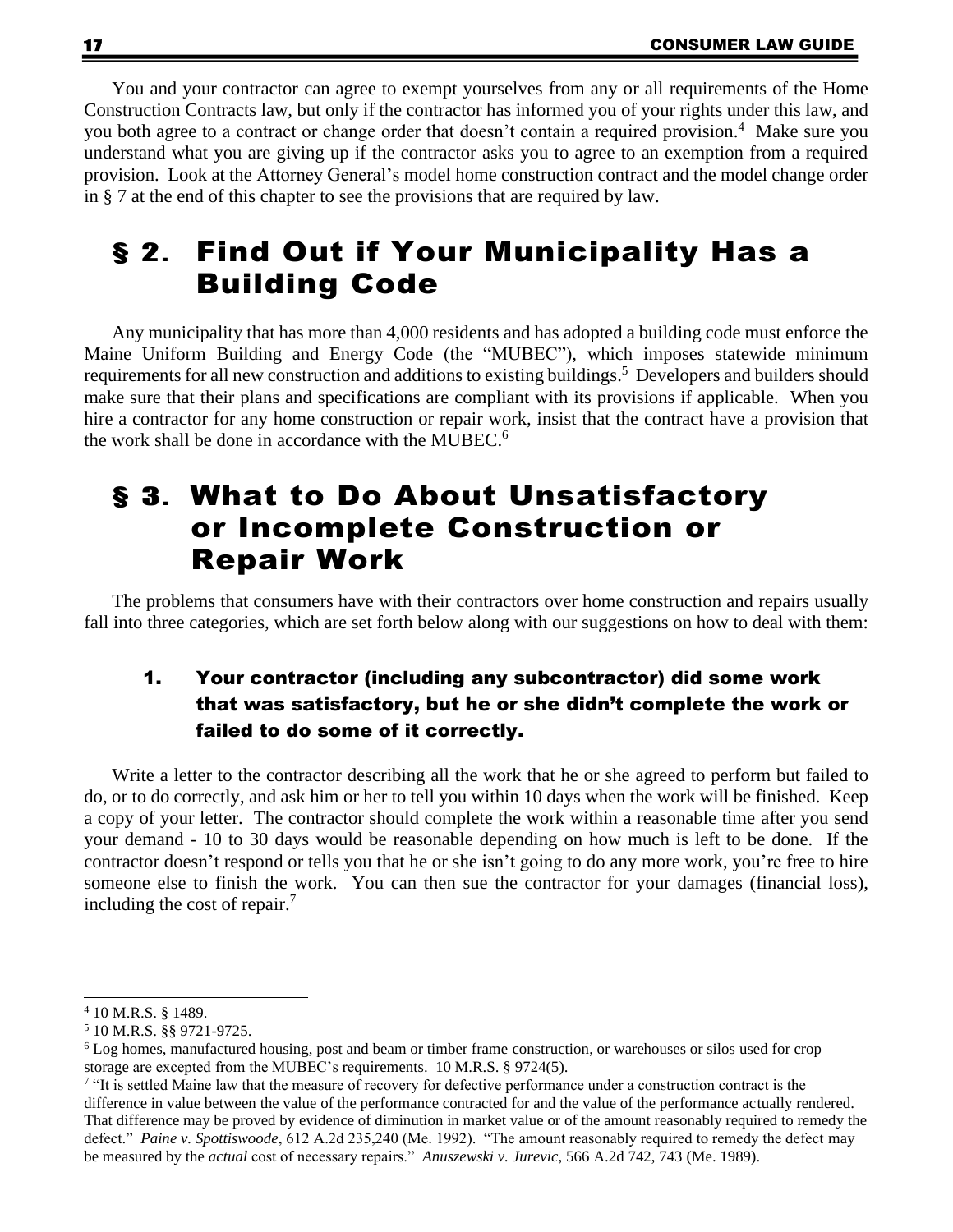### 2. Your contractor (including any subcontractor) did poor work throughout and/or used defective materials.

The quality of the work that was done by your contractor or subcontractor is best judged by a qualified independent contractor and not by you. Ask an independent contractor to inspect the work and give you a written report of the work that was done, its value, and the cost to correct it. Once you have the report, write to your contractor to explain what's wrong with the work and to demand that he or she pay you the money you're owed based on the opinion of your independent contractor. Keep a copy of your letter. You don't have to let the contractor return to try to fix the work as it may only make matter worse. If you're not satisfied with his or her response, you can sue your contractor for your damages.<sup>8</sup>

### 3. Your contractor (including any subcontractor) didn't do any work.

Send a letter to your contractor stating that you're cancelling the contract and you want your money back. Keep a copy of your letter. Give him or her a reasonable time to respond - 14 to 30 days. If your contractor doesn't return your money, you can sue him or her for the return of your money. You can also file a report with the police for home construction or repair fraud.<sup>9</sup> If the police consider it to be a civil contract matter, however, they may decline to pursue a criminal charge against the contractor.

# § 4. What to Do About Unsatisfactory Plumbing, Electrical or Septic System Work

The State of Maine licenses plumbers and electricians, who are subject to disciplinary action by their licensing board if they violate the board's rules or law. Site evaluators, who design septic systems, must be licensed by the Division of Environmental and Community Health in the Maine Department of Health and Human Services ("DHHS"). Septic system installers, however, don't have to be licensed.<sup>10</sup> If you have a complaint about any plumbing, electrical or septic system work that was done at your home, we suggest that you take the following steps:

#### 1. Plumbing Complaints

- 1. Contact the business to try to resolve your complaint.
- 2. If the business doesn't satisfy your complaint, contact your municipality's plumbing inspector to ask for an on-site inspection and a written opinion on the quality of the plumbing that was done.
- 3. Contact the Plumbers' Examining Board at (207) 624-8527 in the Office of Professional and Occupational Regulation ("OPOR"). Ask for an on-site inspection and a copy of the written inspection report.

<sup>8</sup> See footnote 7 for how damages are measured under a construction contract.

<sup>&</sup>lt;sup>9</sup> Pursuant to 17-A M.R.S. § 908(1)(C), a home construction or repair "seller" is guilty of home construction or repair fraud if the seller intentionally promises performance under a contract that he or she doesn't intend to perform or knows won't be performed. See § 908 for other acts by a seller of home construction or repair that constitute fraud.

 $10$  A septic system installer may obtain a voluntary certification as a certified installer from the Division of Environmental and Community Health upon completion of the required training.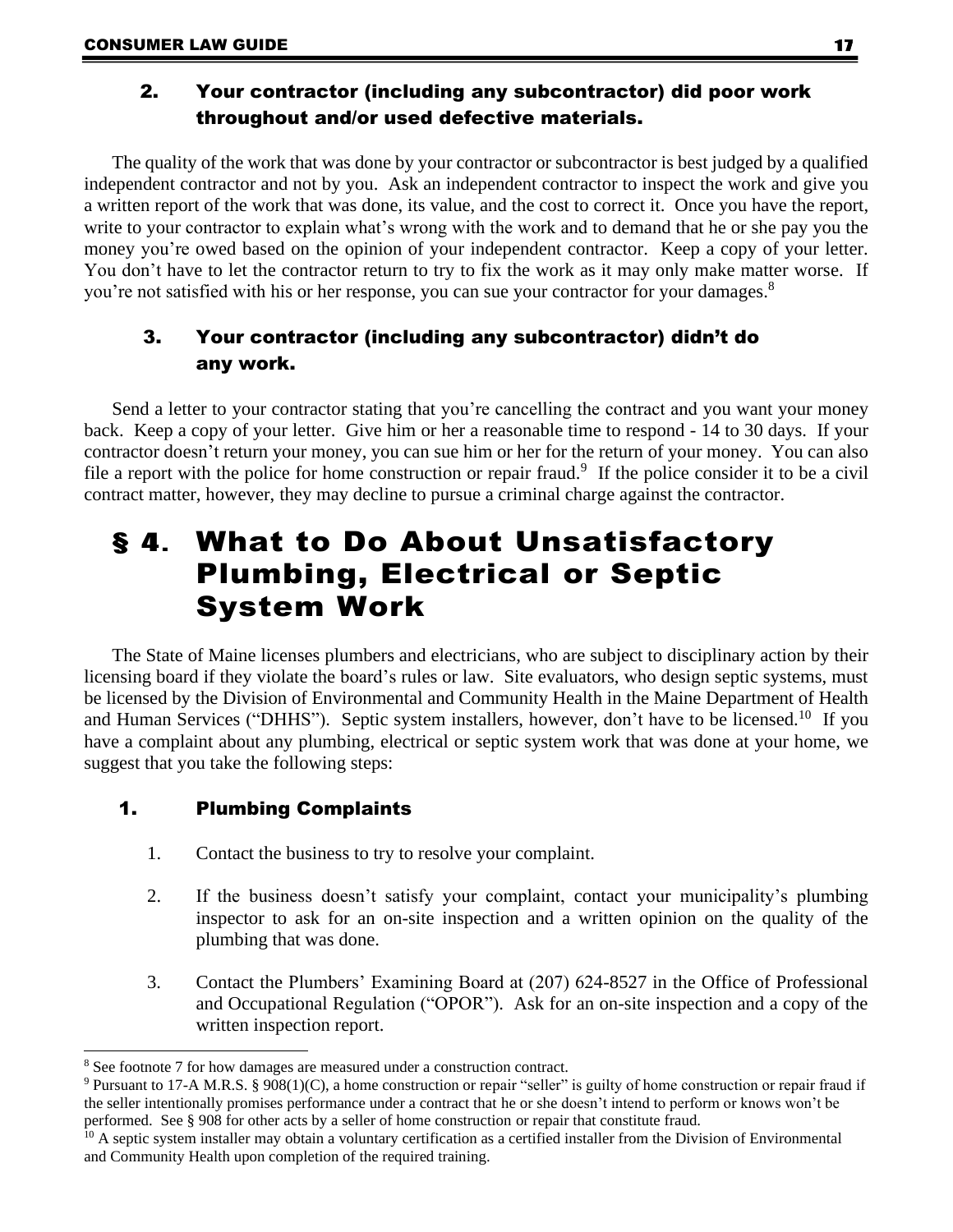4. Contact at least one other plumber to get a written estimate for any work that is necessary to correct the problem.

#### 2. Electrical Complaints

- 1. Contact the business to try to resolve your complaint.
- 2. If the business doesn't satisfy your complaint, contact your municipality's code enforcement officer to ask for an on-site inspection and a written opinion on the quality of the electrical work that was done.
- 3. Contact the Electricians' Examining Board at (207) 624-8457 at OPOR. Ask for an onsite inspection and a copy of the written inspection report.
- 4. Contact at least one other electrician to get a written estimate for any work that is necessary to correct the problem.

#### 3. Septic System Complaints

- 1. Contact the business to try to resolve your complaint.
- 2. Obtain the certified site evaluation plan from the site evaluator or engineer who designed your septic system.
- 3. Contact your municipality's plumbing inspector to ask for an on-site inspection and a written opinion on the quality of the work that was done on the septic system. If you don't get a response, contact the State Plumbing Inspector/Site Evaluator in the Division of Environmental and Community Health at (207) 592-7376.
- 4. Contact at least one other contractor to get a written estimate for any work that is necessary to correct the problem.

# § 5. Suing Your Contractor

Before you sue your contractor, we suggest that you read Chapter 1 in the *Consumer Law Guide* on "How to Resolve a Consumer Complaint." If your claim is for less than \$6,000, you can sue your contractor yourself in Small Claims Court. Information on the process and the forms that you'll need are online at: http://www.courts.maine.gov/maine courts/small claims/index.shtml. If your claim is for more than \$6,000, you should consult with an attorney about bringing the case in either District Court or Superior Court. You may have a private cause of action under 5 M.R.S. § 213 of the Unfair Trade Practices Act, which would allow you to ask for your reasonable attorney's fees and costs in addition to your damages.

Keep in mind that you must subpoena for, or otherwise arrange to have at, your trial any person you're relying on to help prove your case. For example, you can't offer your independent contractor's written report as evidence to prove that your contractor did poor work and owes you money because the report by itself is hearsay that would be excluded. Your independent contractor must appear to testify so the court can consider the information in his or her report in making its decision.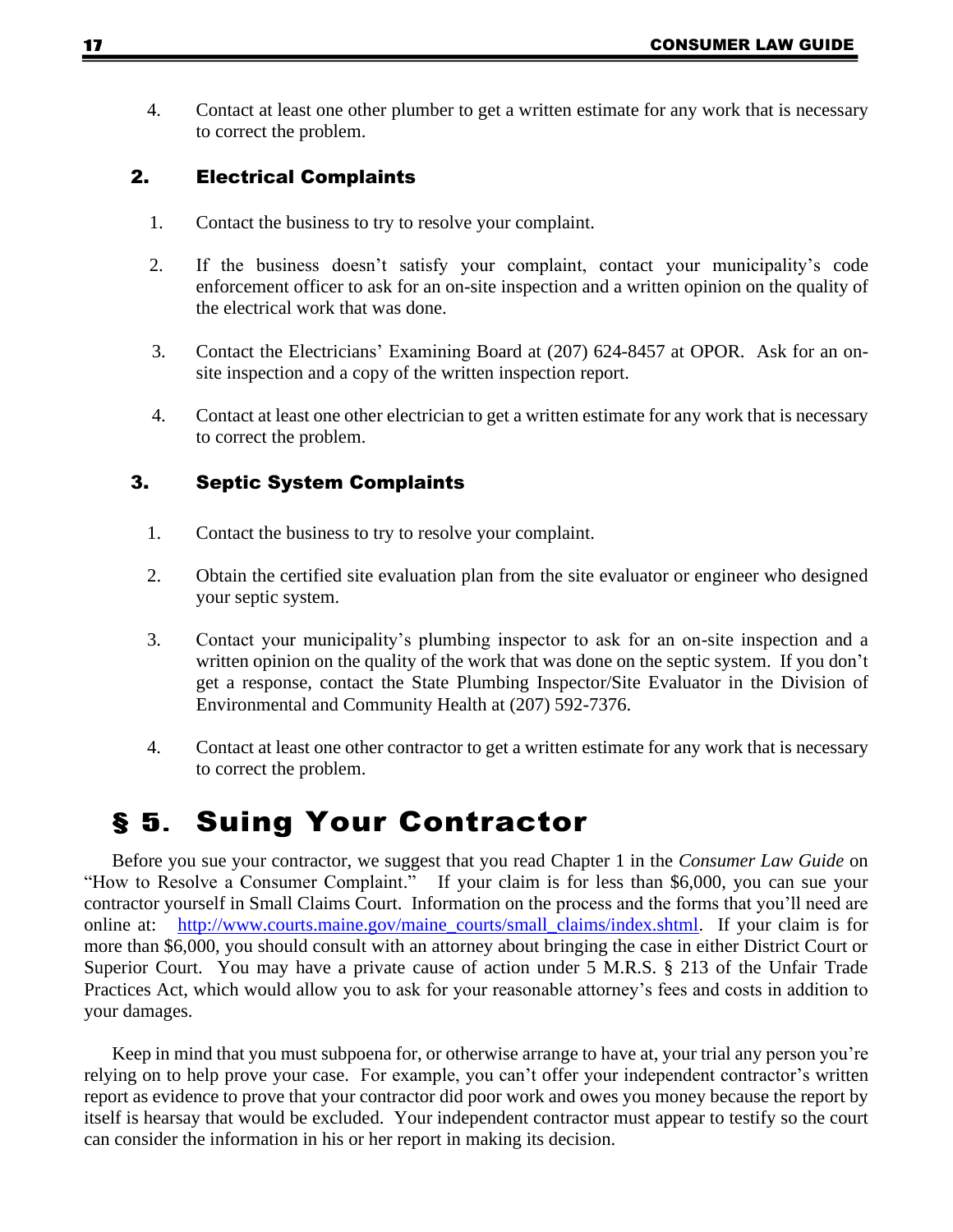### § 6. Beware of Mechanic's Liens

A mechanic's lien is a security interest in property for the benefit of the lienor (lien holder) who wasn't paid for his or her labor or materials that improved the property. Anybody who provides labor or materials, with the owner's consent, for a building, or for the land in or around a building, can obtain a mechanic's lien on the property.<sup>11</sup> Maine's law on mechanic's liens covers not only the contractor who works on a building, but also others such as engineers, architects, landscapers, and building movers.<sup>12</sup> A contract isn't necessary for a person to claim a mechanic's lien so long as the owner consented to the work or materials provided.

The lienor must comply with the technical requirements of the statute, including the deadlines for filing the mechanic's lien in the appropriate county registry of deeds and bringing an action in the appropriate Superior Court or District Court to enforce it. If the lienor successfully enforces the lien and obtains a judgment from the court, the property may be sold to pay the bill.

To avoid a mechanic's lien on your property, ask for a lien waiver when you make a payment to, or for, a person who's worked on your property. A lien waiver is evidence that the person who gave the waiver received payment in the amount indicated. Because a mechanic's lien can have serious consequences for you as a homeowner, contact an attorney immediately if you find out that one has been filed on your property.

### § 7. The Attorney General's Model Home Construction Contract and Model Change Order

You're free to copy and use the Attorney General's model home construction contract and model change order in this section for your home construction project. The model contract meets the current statutory requirements for a written home construction contract, which is required for any job that involves building, remodeling or repairing a residence, including nonstructural work such as electrical, plumbing or heating, or installing carpeting or window replacements.<sup>13</sup> Any part of the contract that contains language required by the law on home construction contracts is in quotes. The model change order meets the current statutory requirements for a change order to a home construction contract, which must be in writing and becomes a part of, and conforms to, the original contract.<sup>14</sup>

Maine law requires that additional provisions be included in any contract for sales that are regulated by the consumer solicitation sales law and the home solicitation sales law;<sup>15</sup> and in any contract for the installation of insulation in an existing home.<sup>16</sup> For a description of a consumer's rights to avoid a contract that must be included in a contract for sales regulated by the consumer solicitation law, see Title 32, chapter, 69, subchapter V. For a description of a consumer's rights to avoid a contract that must be included in a contract for sales regulated by the home solicitation sales law, see Title 9-A, Part 5. For a description of disclosures that must be included in a contract involving the installation of insulation in an existing home, see Title 10, chapter 219.

<sup>15</sup> 10 M.R.S. § 1487(10).

<sup>11</sup> 10 M.R.S. §§ 3251 through 3269.

<sup>12</sup> Jason R. Heath, *Observations on Maine's Mechanic's Lien*, 29 Me. Bar J. 182 (2014).

<sup>13</sup> 10 M.R.S. § 1487.

<sup>&</sup>lt;sup>14</sup> 10 M.R.S. § 1488.

<sup>16</sup> 10 M.R.S. § 1487(11).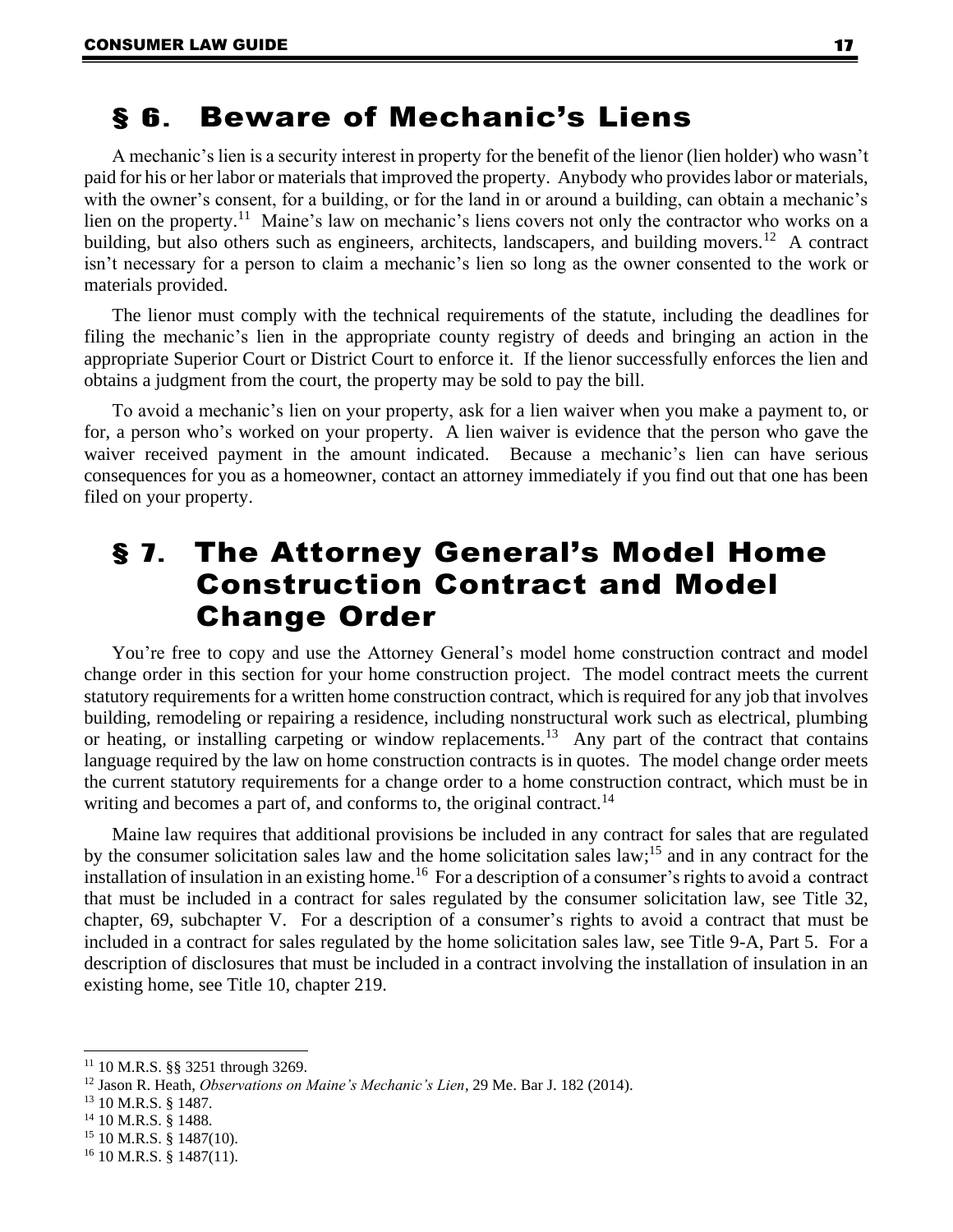#### **MODEL HOME CONSTRUCTION CONTRACT**

|                                          | <b>Contract No.</b> |       |
|------------------------------------------|---------------------|-------|
| 1. Parties to this Contract.             |                     |       |
| Contractor                               |                     |       |
|                                          | Name                | Phone |
|                                          | Address             |       |
| Homeowner or Lessee                      |                     |       |
|                                          | Name                | Phone |
|                                          | Address             |       |
| 2. Location of Work.                     |                     |       |
| 3. Work Dates.                           |                     |       |
| Estimated date of beginning              |                     |       |
| Estimated date of substantial completion |                     |       |

**4. Contract Price.** This is the total contract price, including all costs to be incurred to properly perform the job. If the contract is a "cost-plus" contract, provide an estimate of the actual cost of labor and materials and the agreed-upon fixed fee that will be added for the contractor's overhead and profit.

**5. Payment.** Describe the method of payment. The initial down payment is limited to no more than 1/3 of the total contract price.

 $\_$  , and the set of the set of the set of the set of the set of the set of the set of the set of the set of the set of the set of the set of the set of the set of the set of the set of the set of the set of the set of th  $\mathcal{L} = \{ \mathcal{L} = \{ \mathcal{L} = \{ \mathcal{L} = \{ \mathcal{L} = \{ \mathcal{L} = \{ \mathcal{L} = \{ \mathcal{L} = \{ \mathcal{L} = \{ \mathcal{L} = \{ \mathcal{L} = \{ \mathcal{L} = \{ \mathcal{L} = \{ \mathcal{L} = \{ \mathcal{L} = \{ \mathcal{L} = \{ \mathcal{L} = \{ \mathcal{L} = \{ \mathcal{L} = \{ \mathcal{L} = \{ \mathcal{L} = \{ \mathcal{L} = \{ \mathcal{L} = \{ \mathcal{L} = \{ \mathcal{$ 

 $\mathcal{L}_\mathcal{L} = \{ \mathcal{L}_\mathcal{L} = \{ \mathcal{L}_\mathcal{L} = \{ \mathcal{L}_\mathcal{L} = \{ \mathcal{L}_\mathcal{L} = \{ \mathcal{L}_\mathcal{L} = \{ \mathcal{L}_\mathcal{L} = \{ \mathcal{L}_\mathcal{L} = \{ \mathcal{L}_\mathcal{L} = \{ \mathcal{L}_\mathcal{L} = \{ \mathcal{L}_\mathcal{L} = \{ \mathcal{L}_\mathcal{L} = \{ \mathcal{L}_\mathcal{L} = \{ \mathcal{L}_\mathcal{L} = \{ \mathcal{L}_\mathcal{$ 

#### **6. General Description of the Work and Materials.**

**7. Warranty Statement.** "In addition to any additional express warranties agreed to by the parties, the contractor warrants that the work will be free from faulty materials; constructed according to the standards of the building code applicable for this location; constructed in a skillful manner and fit for habitation or appropriate use. The warranty rights and remedies set forth in the Maine Uniform Commercial Code apply to this contract."

**8. Additional Express Warranty (optional).** The contractor provides the following additional express warranty: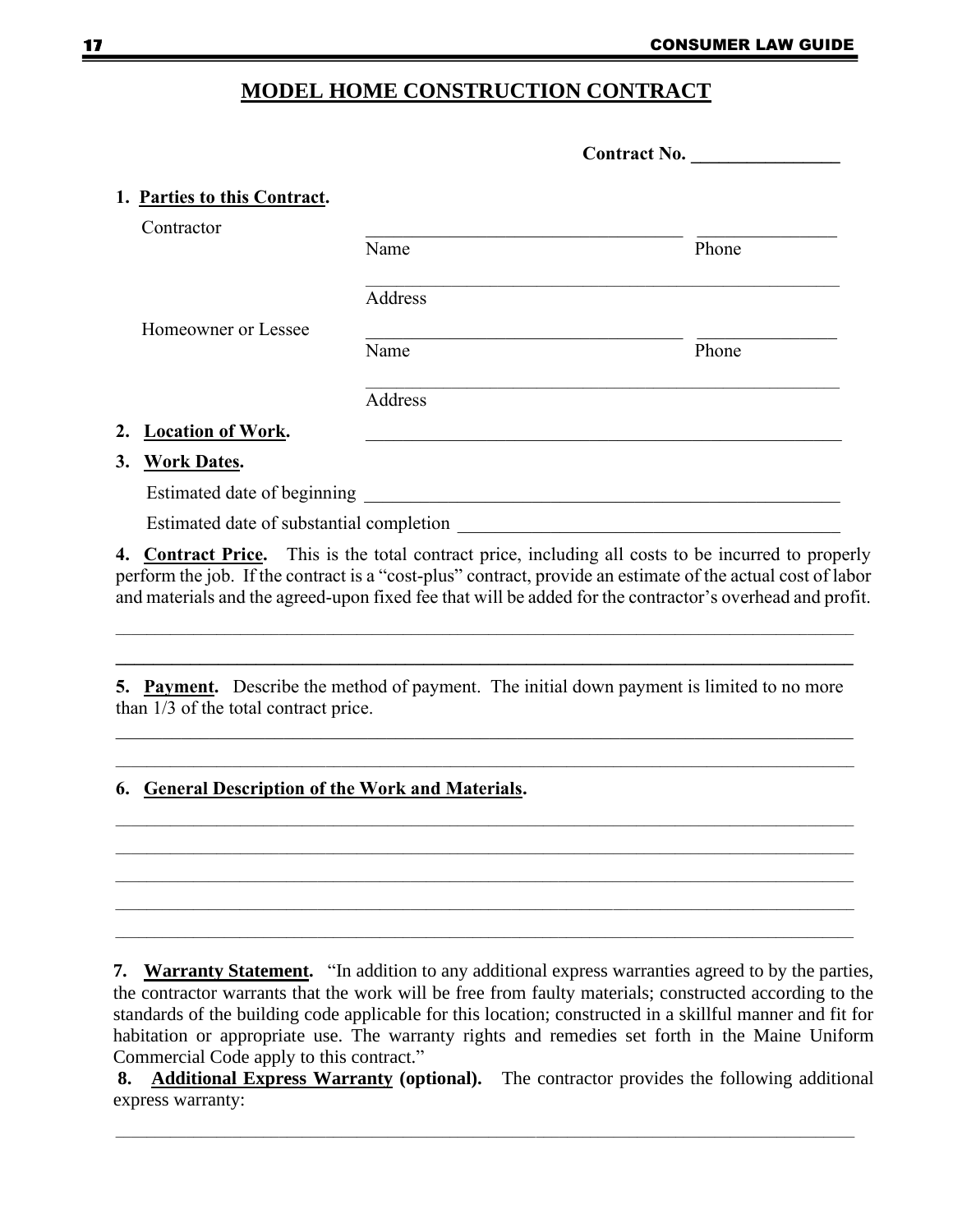**9. Dispute Resolution.\*** "If a dispute arises concerning the provisions of this contract or the performance by the parties that may not be resolved through a small claims action, then the parties agree to settle this dispute by jointly paying for one of the following (check only one):

- A. Binding arbitration under the Maine Uniform Arbitration Act, in which the parties agree to accept as final the arbitrator's decision (*\_\_\_\_*);
- B. Nonbinding arbitration, with the parties free to reject the arbitrator's decision and to seek a solution through other means, including a lawsuit (*\_\_\_\_*);
- C. Mediation, in which the parties negotiate through a neutral mediator in an effort to resolve their differences in advance of filing a lawsuit (*\_\_\_\_*)."

\*If the parties decide *not* to choose one of the dispute resolution options above, check here: (\_\_\_\_).

**10. Change Orders.** "Any alteration or deviation from the above contractual specifications that results in a revision of the contract price will be executed only upon the parties entering into a written change order."

**11. The Maine Uniform Building and Energy Code.** The Maine Uniform Building and Energy Code (the "MUBEC") sets the minimum energy efficiency standards for new residential construction**,**  including additions, alterations, renovations or repairs to an existing building. Choose one:

- A. The construction done by the contractor will meet MUBEC's standards (equal to ); or
- B. The construction done by the contractor will exceed MUBEC's standards ( $\qquad$ ).

**\_\_\_\_\_\_\_\_\_\_\_\_\_\_\_\_\_\_**\_\_\_\_\_\_\_\_\_\_\_\_\_\_\_\_\_\_\_\_\_\_\_\_\_\_\_\_\_\_\_\_\_\_\_\_\_\_\_\_\_\_\_\_\_\_\_\_\_\_\_\_\_\_\_\_\_\_\_\_\_\_ **\_\_\_\_\_\_\_\_\_\_\_\_\_\_\_\_\_\_\_\_\_\_\_\_\_\_\_\_\_\_\_\_\_\_\_\_\_\_\_\_\_\_\_\_\_\_\_\_\_\_\_\_\_\_\_\_\_\_\_\_\_\_\_\_\_\_\_\_\_\_\_\_\_\_\_\_\_\_\_\_**

#### **12. Additional Provisions (optional).**

**13. Consumer Protection Warning.** This contract must include as an addendum a copy of the Attorney General's consumer protection information on home construction, which is available on the Attorney General's website at:

https://www.maine.gov/ag/consumer/housing/home\_construction.shtml.

**14. Notice to Homeowner or Lessee. Y**ou are strongly advised to call the Attorney General's Office at 207-626-8800 or to visit the Attorney General's website at:

http://www.maine.gov/ag/consumer/index.shtml to obtain current information on how to enforce your rights when constructing or repairing your home.

**PLEASE NOTE:** If this contract is used for sales regulated by the consumer solicitation sales law, Title 32, chapter 69, subchapter V, or the home solicitation sales law, Title 9-A, Part 5, you must include a description in the contract of the consumer's rights to avoid the contract. If the construction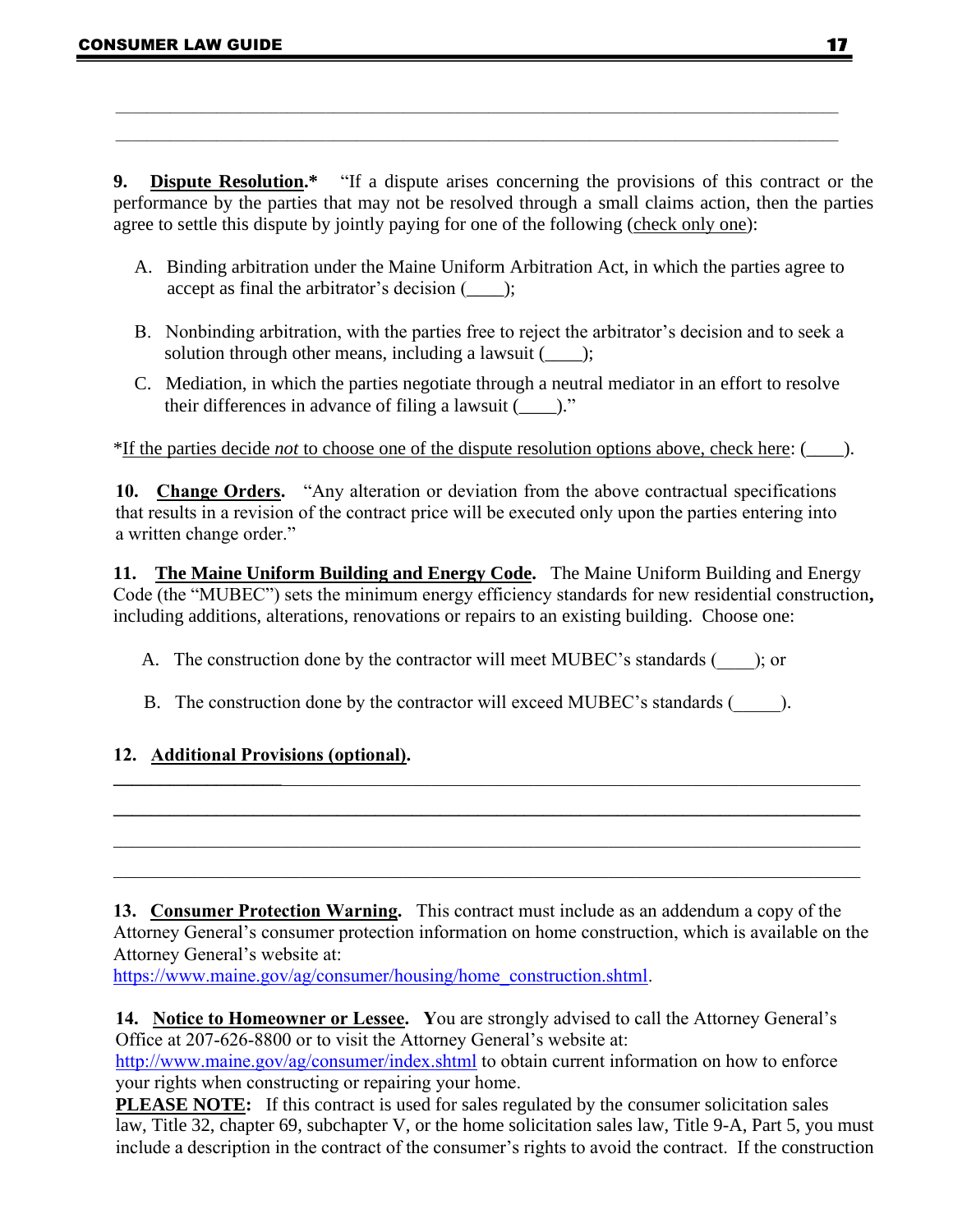includes installation of insulation in an existing home, you must include the disclosures required by Title 10, chapter 219 for insulation contractors in this contract.<sup>17</sup>

15. Acceptance of Terms. By my signature below, I accept the terms of this Home Construction Contract.

Signature: \_\_\_\_\_\_\_\_\_\_\_\_\_\_\_\_\_\_\_\_\_\_\_\_\_\_\_\_\_\_\_\_\_\_\_\_\_\_\_\_\_\_\_\_\_\_\_\_\_\_\_\_\_\_\_\_Date: \_\_\_\_\_\_\_\_\_\_\_\_\_\_\_\_\_\_\_\_\_

Homeowner or Lessee

Signature: \_\_\_\_\_\_\_\_\_\_\_\_\_\_\_\_\_\_\_\_\_\_\_\_\_\_\_\_\_\_\_\_\_\_\_\_\_\_\_\_\_\_\_\_\_\_\_\_\_\_\_\_\_\_\_\_Date: \_\_\_\_\_\_\_\_\_\_\_\_\_\_\_\_\_\_\_\_\_\_\_

Contractor or Authorized Signatory

#### **EACH PARTY MUST RECEIVE A COPY OF THIS SIGNED CONTRACT BEFORE WORK CAN BE STARTED.**

 $17$  10 M.R.S. § 1487(10) and (11).